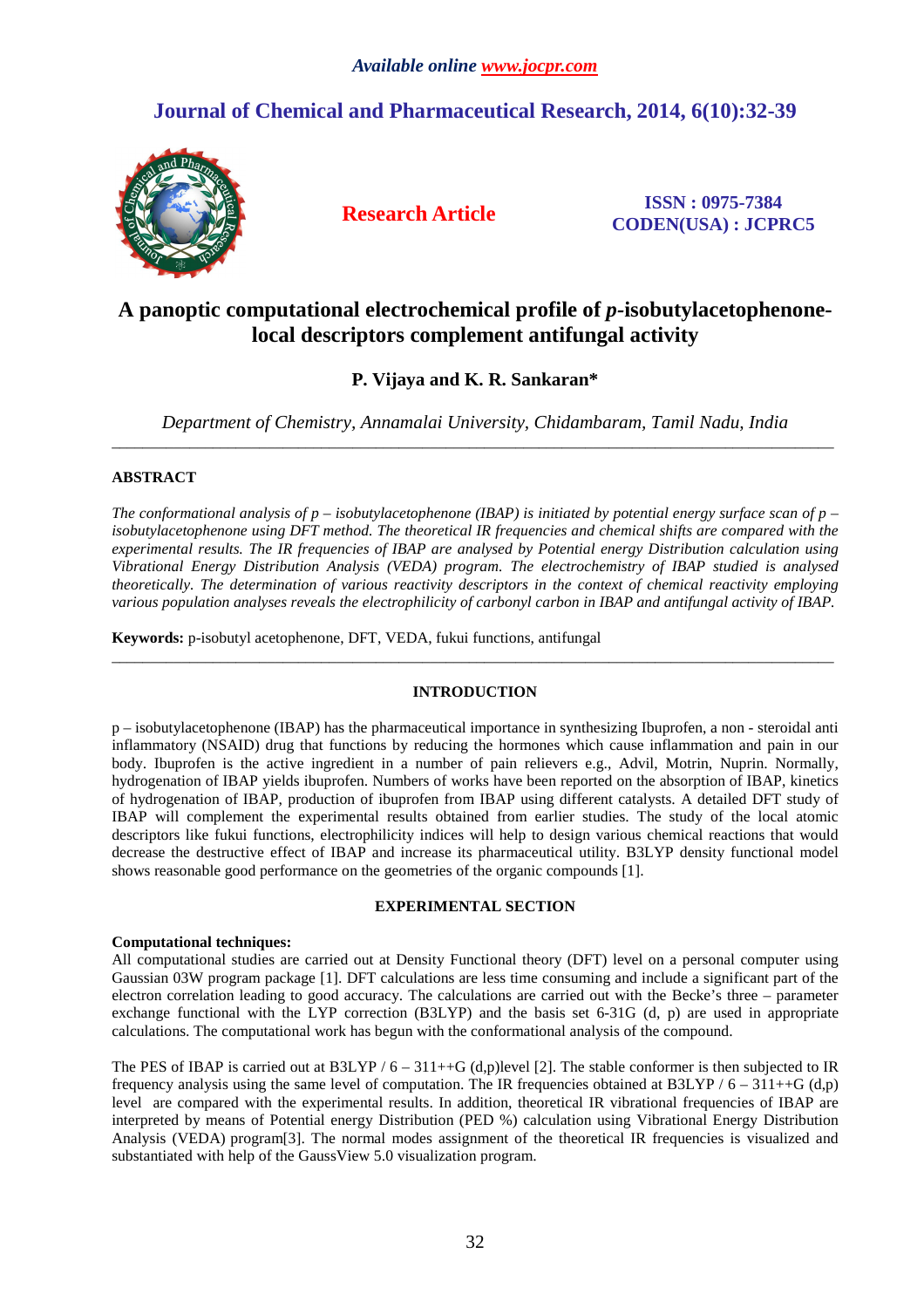The GIAO <sup>1</sup>H NMR and <sup>13</sup>C NMR chemical shift calculations of the stable conformer is made in CDCl<sub>3</sub> [scrf= (solvent=chloroform)] by using B3LYP  $/ 6 - 311++G$  (*d, p*) basis set. As the diffusion functions are used during the calculation the isotropic values in the calculations are subtracted from a scaling factor of 182.4656 and 31.882 to obtain the chemical shifts for  ${}^{13}$ C and <sup>1</sup>H NMR respectively. The chemical shifts obtained at B3LYP / 6 –  $311++G(d,p)$  level of computation are compared with the experimental results.

*\_\_\_\_\_\_\_\_\_\_\_\_\_\_\_\_\_\_\_\_\_\_\_\_\_\_\_\_\_\_\_\_\_\_\_\_\_\_\_\_\_\_\_\_\_\_\_\_\_\_\_\_\_\_\_\_\_\_\_\_\_\_\_\_\_\_\_\_\_\_\_\_\_\_\_\_\_\_*

The determination of various global and local reactivity descriptors in the context of chemical reactivity is also performed and the electrophilicity at the site of carbonyl carbon in IBAP is revealed. The local reactivity descriptors like fukui functions and dual descriptor are calculated employing Mulliken population (MCA), Natural population (NCA) and Hirshfeld population (HCA) and independent single point energy calculations have been made on  $N - 1$ , N and  $N + 1$  electronic systems (where  $N = 96$ , total number of electrons in IBAP) with same molecular geometry (devoid of any structural changes in the  $N - 1$ , N and  $N + 1$  electronic systems) at B3LYP / 6 – 31G+(d,p) level.

The anionic form of the IBAP molecule is optimized using diffusion function during the calculation at B3LYP  $/6 -$ 31G+ (d,p) level. The NBO calculation of the IBAP molecule and its anionic form are performed at same level of computation and the change in the hybridisation, bond order and bond length of the vital bonds during anion formation are discussed.

### **RESULTS AND DISCUSSION**

#### **IR frequency analysis:**

The optimized geometry of IBAP is given in Fig 1 with the numbering adopted in this study. The optimized geometry of IBAP with minimal energy is subjected to IR frequency calculation at B3LYP /  $6 - 311 + +G$  (d,p) level. The compound IBAP consists of 29 atoms and hence 81 normal modes of vibrations. The molecule belongs to C1 symmetry. All the modes are IR active modes. The calculated IR frequencies at  $B3LYP / 6 - 311++G(d,p)$  level are scaled by a factor 0.9668. The significant experimental [4] and computed IR frequencies at both the levels are compared in Table 1. In addition, theoretical IR vibrational spectra of IBAP are interpreted by means of Potential energy Distribution (PED %) calculation using Vibrational Energy Distribution Analysis (VEDA) program. The normal modes assignment of the theoretical IR frequencies is visualized and substantiated with help of the GaussView 5.0 visualization program. The significant experimental, unscaled and scaled computed IR frequencies are given in Table 1. None of the predicted vibrational IR frequencies have any imaginary frequency implying that the optimized geometry is located at the local minimum point on the potential energy state. The calculated IR frequencies at B3LYP /  $6 - 311 + G$  (d,p) level is found to be in better agreement with the experimental IR frequencies of IBAP [4].



**Fig 1: Optimized geometry of IBAP** 

### **<sup>13</sup>C and <sup>1</sup>H NMR spectral analysis of IBAP:**

NMR spectroscopy is the key to reveal the conformational analysis of organic molecule. Good quality geometries must be taken into consideration for the quantum calculation of the absolute isotropic magnetic shielding tensors to yield more reliable results. There are many reports on NMR isotropic magnetic shielding tensor calculations employing the GIAO method associated with the Density Functional theory (DFT) [5,6]. The GIAO  $^{1}$ H NMR and <sup>13</sup>C NMR chemical shift calculations of the stable conformer is made in CDCl<sub>3</sub> [scrf= (solvent=chloroform)] by using B3LYP /  $6 - 311++G$  (*d, p*) basis set. The experimental <sup>1</sup>H NMR [8] and <sup>13</sup>C NMR [9] chemical shift values of IBAP are compared with the computed chemical shift values in Table 2. The computed chemical shift values at B3LYP / 6 – 311++G (*d, p*) are in better agreement with the experimental chemical shift values.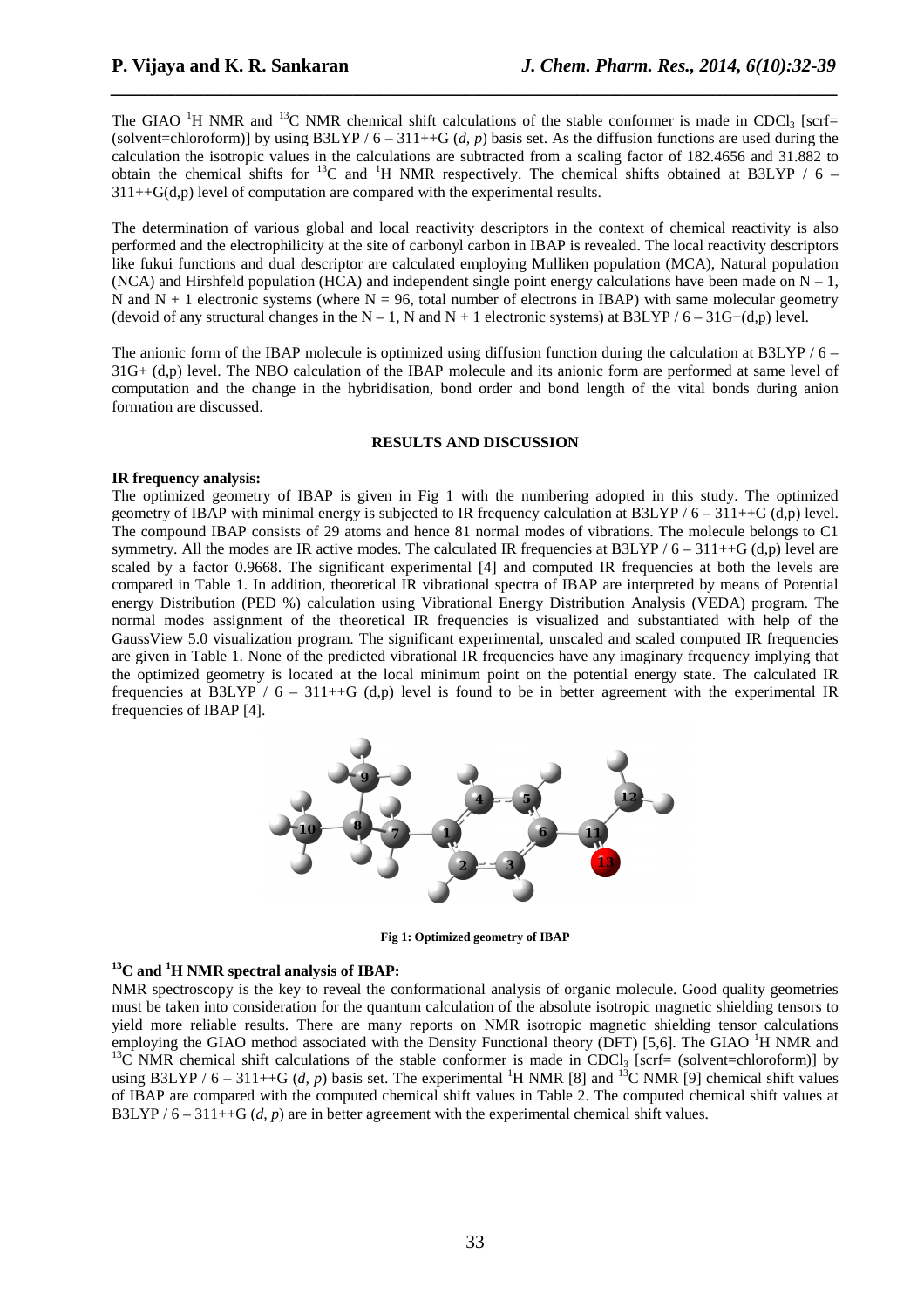|  |  |  | Table 1: Significant experimental and computed IR wavenumbers obtained for IBAP at B3LYP/ 6– 311++G(d, p) level |  |  |
|--|--|--|-----------------------------------------------------------------------------------------------------------------|--|--|
|--|--|--|-----------------------------------------------------------------------------------------------------------------|--|--|

*\_\_\_\_\_\_\_\_\_\_\_\_\_\_\_\_\_\_\_\_\_\_\_\_\_\_\_\_\_\_\_\_\_\_\_\_\_\_\_\_\_\_\_\_\_\_\_\_\_\_\_\_\_\_\_\_\_\_\_\_\_\_\_\_\_\_\_\_\_\_\_\_\_\_\_\_\_\_*

| Computed                   | <b>Observed</b>               | Vibrational assignments $\text{PED} \geq 10\%$                                                                                                      |
|----------------------------|-------------------------------|-----------------------------------------------------------------------------------------------------------------------------------------------------|
| frequencies<br>$(cm^{-1})$ | frequencies<br>$(cm^{-1})[4]$ | (v – stretching vibration; $\beta$ – bending vibration; $\tau$ – torsion; $\gamma$ – out – of – plane bending)                                      |
| 3091                       |                               | $v_{C3-H3}(95%)$                                                                                                                                    |
| 3083                       | 3085                          | $v_{C5-H5}(88%) + v_{C6-H6}(11%)$                                                                                                                   |
| 3057                       |                               | $v_{C6-H6}(88%) + v_{C5-H5}(11%)$                                                                                                                   |
| 3054                       |                               | $v_{C2-H2}(96%)$                                                                                                                                    |
| 3038                       |                               | $v_{C12-H12c}(85%)$                                                                                                                                 |
| 2992                       |                               | $v_{C9-H9a}(22\%) + v_{C9-H9c}(74\%)$                                                                                                               |
| 2988                       | 3034                          | $v_{C12-H12a}(49%) + v_{C12-H12b}(50%)$                                                                                                             |
| 2983                       |                               | $v_{C10-H10a}(61\%) + v_{C10-H10b}(35\%)$                                                                                                           |
| 2977                       |                               | $v_{C9-H9a}(25%) + v_{C9-H9b}(19%) + v_{C10-H10b}(23%) + v_{C10-H10c}(22%)$                                                                         |
| 2971                       |                               | $v_{C9- H9a}(26%) + v_{C9-H9b}(19%) + v_{C10-H10a}(12%) + v_{C10-H10b}(13%) + v_{C10-H10c}(27%)$                                                    |
| 2951                       | 2959                          | $v_{C7-H7a}(45%) + v_{C7-H7b}(49%)$                                                                                                                 |
| 2933                       |                               | $V_{C12-H12a}(43%) + V_{C12-H12b}(42%) + V_{C12-H12c}(15%)$                                                                                         |
| 2920                       |                               | $v_{C7-H7a}(19\%) + v_{C7-H7b}(11\%) + v_{C9-H9a}(11\%) + v_{C9-H9b}(19\%) + v_{C12-H12c}(11\%)$                                                    |
| 2914                       | 2924                          | $v_{C7-H7a}(18\%) + v_{C7-H7b}(17\%) + v_{C9-H9a}(14\%) + v_{C9-H9b}(34\%) + v_{C9-H9c}(10\%)$                                                      |
| 2913                       |                               | $v_{C7-H7a}(17\%) + v_{C7-H7b}(14\%) + v_{C12-H12a}(15\%) + v_{C12-H12b}(18\%) + v_{C12-H12c}(32\%)$                                                |
| 2902                       |                               | $v_{\text{CS - HS}}(87\%)$                                                                                                                          |
| 1684                       | 1684                          | $v_{C11-013}(87%)$                                                                                                                                  |
| 1590                       |                               | $v_{C2-C3}(33%) + v_{C4-C5}(11%)$                                                                                                                   |
| 1550                       | 1568                          | $v_{C1-C4}(27%) + v_{C4-C5}(26%)$                                                                                                                   |
| 1485                       |                               | $\beta_{H2}$ - c2 - c3(17%) + $\beta_{H3}$ - c3 - c2(17%) + $\beta_{H6}$ - c6 - cs(13%) + $\beta_{H5}$ - cs - c6(16%) + $\beta_{C3}$ - c4 - c5(11%) |
| 1462                       | 1464                          | $\beta_{H9a}$ - C9 - H9c(20%) + $\beta_{H9c}$ - C9 - H9b(21%) + $\beta_{H10b}$ - C10 - H10a(16%) + $\beta_{H10c}$ - C10 - H10b(17%)                 |
| 1423                       | 1413                          | $\beta_{\text{H12a - C12 - H12c}}(18\%) + \beta_{\text{H12b - C12 - H12a}}(43\%) + \beta_{\text{H12c - C12 - H12b}}(20\%)$                          |
| 1355                       | 1356                          | $\beta_{H12a}$ - C12 - H12c(23%) + $_{\beta H12a}$ - C12 - H12c(38%) + $\beta_{H12c}$ - C12 - H12b(22%)                                             |
| 1271                       | 1266                          | $v_{C10-C6}(35%) + v_{C10-C11}(11%)$                                                                                                                |
| 1184                       | 1184                          | $\beta_{H2-C2-C3}(14\%) + \beta_{H3-C3-C2}(15\%) + \beta_{H6-C6-C5}(25\%) + \beta_{H5-C5-C6}(15\%)$                                                 |

#### **Table 2: Experimental and Computational <sup>1</sup>H NMR and <sup>13</sup>C NMR chemical shifts of IBAP in CDCl3 phase by DFT method Coupling constants in Hz given in parantheses**

| <b>Protons</b>   | <b>Experimental</b><br><sup>1</sup> H chemical shifts (ppm)[8]  | Computed ${}^{1}H$ chemical shifts(ppm)<br>DFT/B3LYP/6 - 311++ $G(d, p)$    |
|------------------|-----------------------------------------------------------------|-----------------------------------------------------------------------------|
| $H(3)$ , $H(5)$  | 7.87(d, 8.4 Hz)                                                 | 8.45                                                                        |
| $H(2)$ , $H(6)$  | 7.22(d, 8.4 Hz)                                                 | 7.76                                                                        |
| H(7)             | 2.52(d, 7.2 Hz)                                                 | 2.68                                                                        |
| H(12)            | 2.56                                                            | 2.64                                                                        |
| H(8)             | 1.89                                                            | 2.29                                                                        |
| $H(9)$ , $H(10)$ | 0.90(d, 6.4 Hz)                                                 | 0.85                                                                        |
| <b>Carbons</b>   | <b>Experimental</b><br><sup>13</sup> C Chemical Shifts (ppm)[9] | Computed ${}^{13}$ C Chemical Shifts (ppm)<br>DFT/B3LYP/6 - 311++ $G(d, p)$ |
| 11               | 197.6                                                           | 206.2                                                                       |
| 1                | 147.5                                                           | 158.5                                                                       |
| $\overline{4}$   | 135.1                                                           | 140.1                                                                       |
| 6                | 129.3                                                           | 134.6                                                                       |
| 3                | 128.3                                                           | 133.7                                                                       |
| 5                | 128.3                                                           | 135.3                                                                       |
| $\overline{2}$   | 129.3                                                           | 132.8                                                                       |
| $\overline{7}$   | 45.4                                                            | 49.1                                                                        |
| 8                | 30.1                                                            | 36.5                                                                        |
| 12               | 26.4                                                            | 28.2                                                                        |
| 10               | 22.3                                                            | 24.9                                                                        |
| 9                | 22.3                                                            | 20.6                                                                        |

### **Electrochemistry of IBAP:**

The anionic form of the molecule IBAP is optimized at B3LYP  $/ 6 - 31G + (d, p)$  level of computation and the selected geometrical parameters like the bond length and the torsional angles which govern the rotation of the three rotable bonds  $C7 - C8$ ,  $C1 - C7$  and  $C4 - C11$  of the molecule in anionic form are compared with the geometrical parameters of the molecule IBAP in the neutral form. In the anionic form of the molecule the bond length of C4 – C11, C11 – O13 bonds are noticeably varied than the C4 – C11 and C11 – O13 bond lengths in the neutral molecule. The bond  $C11 - C12$  is more elongated in anionic form of the molecule IBAP. The bond  $C11 - O13$  is also lengthened in anionic form of the molecule IBAP. This lengthening of C11 – O13 bond in anion may be due to the conversion of C11 – O13 double bond to single bond (keto – enol tautomerism). This computational observation supports the cyclic voltammetric study of IBAP [10] in N, N – dimethyl formamide. The reduction of IBAP is found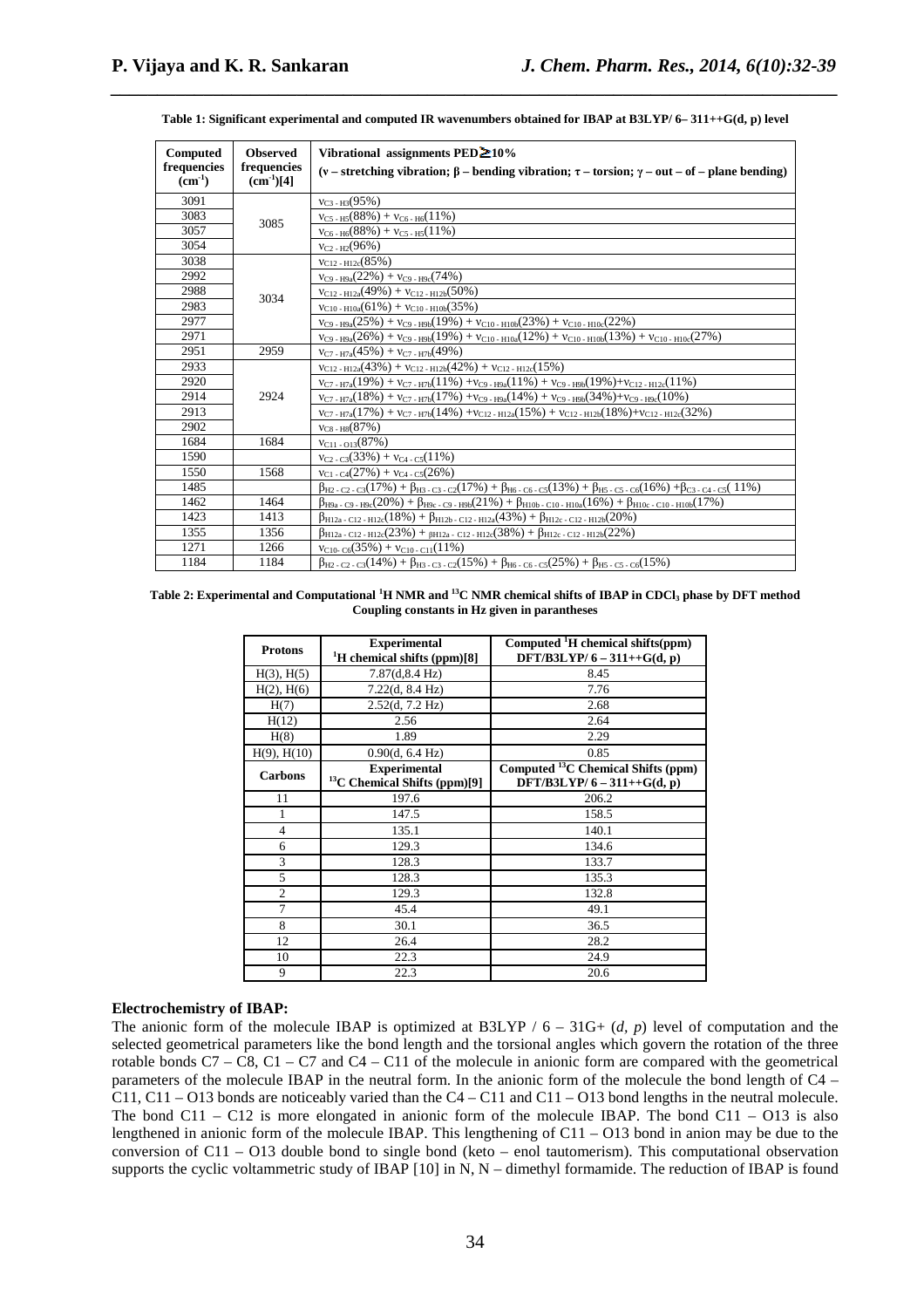to produce a stable radical anion. There is no much deviation observed in the torsional angles observed in both neutral and anionic forms of IBAP.

*\_\_\_\_\_\_\_\_\_\_\_\_\_\_\_\_\_\_\_\_\_\_\_\_\_\_\_\_\_\_\_\_\_\_\_\_\_\_\_\_\_\_\_\_\_\_\_\_\_\_\_\_\_\_\_\_\_\_\_\_\_\_\_\_\_\_\_\_\_\_\_\_\_\_\_\_\_\_*

The elongation of C11 – O13 bond is well explained by the NBO analysis of the anionic form of the molecule IBAP. The NBOs of the neutral molecule and anion of IBAP are analysed. The hybridisations of the atoms involved in the formation of the vital bonds present in the isobutyl group and carbonyl group are analysed. The hybridisations underwent by the atoms involved in the formation of the vital bonds in the neutral and anionic forms of the molecule IBAP involved are presented in Table 3. Table 3 consists of the bond orders of the bonds presented. The hybridisation of the C1, C7, C8, C9 and C10 in the formation of the C1 – C7, C7 – C8, C8 – C9 and C8 – C10 appears to be unperturbed in the anionic form of molecule IBAP. Hence there is no significant change in the bond length and bond order. In the carbonyl group region of the molecule IBAP, during the formation of the anion the p – character increases with increase in the bond length and decrease in the bond order of the C11 – O13 bond. The C11  $-$  O13 bond is found to possess a partial single bond character during the formation of anion. The  $\pi$  – bond in the carbonyl group of the neutral molecule formed by the overlap of p orbitals of C11 and O13 is vanished in the anionic form and that  $p -$  orbitals are supposed to be involved in the hybridisation which increases the  $p -$  character of the C11 – O13 bond in anion. The p – character decreases with the decrease in bond length and increase in bond order of the C4 – C11 bond. Hence C4 – C11 bond attains a partial double bond character during the formation of the anion. The computational NBO analysis of the neutral and anionic form of the molecule IBAP definitely complements the experimental cyclic voltammetric study of IBAP  $[10]$  in N, N – dimethyl formamide.

| Table 3: Natural bond hybridisation calculated for vital bonds (NBO analysis) with bond order: |  |
|------------------------------------------------------------------------------------------------|--|
|                                                                                                |  |

| <b>Bond</b>                      | <b>Bonded atoms</b>              | <b>Neutral form</b>                               | <b>Bond length</b><br>$(\dot{A})$ | <b>Bond order</b> | <b>Anionic form</b>                               | <b>Bond length</b><br>(A) | <b>Bond order</b> |
|----------------------------------|----------------------------------|---------------------------------------------------|-----------------------------------|-------------------|---------------------------------------------------|---------------------------|-------------------|
| $C1 - C7$                        | C <sub>1</sub><br>C <sub>7</sub> | $sp^{2.13}$<br>$sp^{2.65}$                        | 1.513                             | 1.00              | $sp^{2.13}$<br>$sp^{2.38}$                        | 1.507                     | 1.00              |
| $C7 - C8$                        | C7<br>C8                         | $sp^{2.90}$<br>$sp^{3.37}$                        | 1.550                             | 1.00              | $sp^{2.76}$<br>$sp^{2.75}$                        | 1.554                     | 1.00              |
| $C8 - C9$                        | C8<br>C9                         | $sp^{2.69}$<br>$sp^{2.58}$                        | 1.534                             | 1.00              | $sp^{2.85}$<br>$sp^{2.48}$                        | 1.533                     | 1.00              |
| $C8 - C10$                       | C8<br>C10                        | $sp^{2.85}$<br>$sp^{2.49}$                        | 1.535                             | 1.00              | $sp^{2.93}$<br>$sp^{2.39}$                        | 1.535                     | 1.00              |
| $C4 - C11$                       | C <sub>4</sub><br>C11            | $sp^{2.21}$<br>$sp^{1.84}$                        | 1.497                             | 1.02              | 1.86<br>$s^0p^1$<br>sp<br>$sp^{1.86}$<br>$s^0p^1$ | 1.434                     | 1.60              |
| C <sub>11</sub> -C <sub>12</sub> | C11<br>C12                       | $sp^{1.90}$<br>$sp^{2.71}$                        | 1.520                             | 1.02              | $sp^{2.15}$<br>$sp^{2.45}$                        | 1.536                     | 1.02              |
| $C11 - O13$                      | C11<br>O13                       | $sp^{2.31}$<br>$s^0p^1$<br>1.33<br>$s^0p^1$<br>sp | 1.222                             | 2.07              | $sp^{2.33}$<br>$sp^{1.55}$                        | 1.269                     | 1.52              |

# Scheme showing reduction of IBAP



#### **Electrophilicity index of IBAP:**

According to Koopmanns'theorem[11], the HOMO energy (E<sub>HOMO</sub>) is related to the ionisation potential of the molecule.  $-E_{HOMO} \approx$  ionisation potential and the average value of HOMO and LUMO energies is related to the Mulliken defined electronegativity. The band gap between HOMO and LUMO is related to the hardness. The ionisation potential (I) of the molecule is determined from the difference between the energy of the  $N - 1$  electronic system  $(E_{M+})$  of the molecule IBAP preserving the same molecular geometry of the neutral state optimized at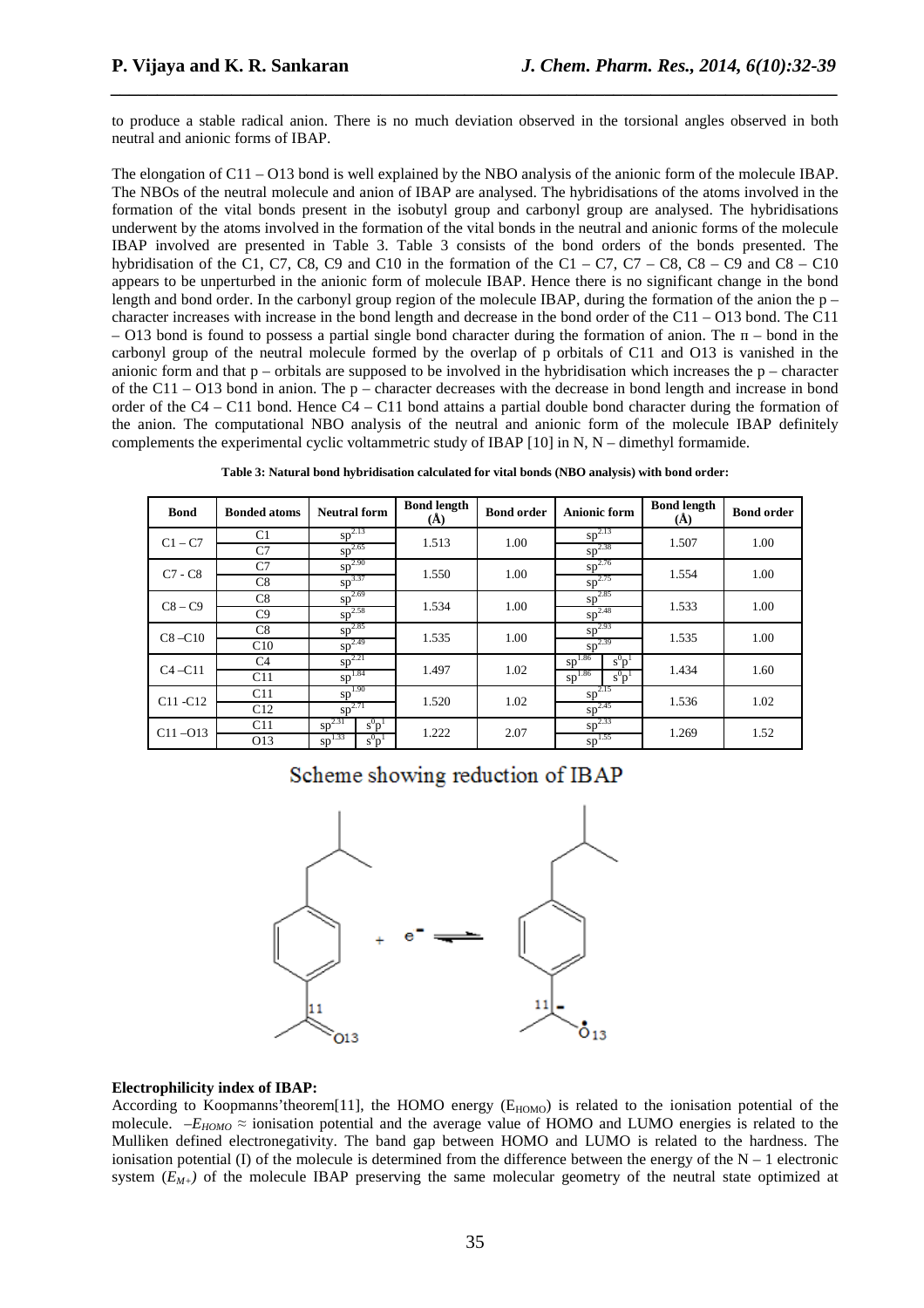B3LYP /  $6 - 31G+(d,p)$  level and the energy of the neutral state  $(E_M)$ . The electron affinity (*EA*) of the molecule is assessed from the difference between the energy of the the  $N + 1$  electronic system( $E_M$ ) of the molecule IBAP preserving the same molecular geometry of the neutral state optimized at B3LYP  $/ 6 - 31G+(d,p)$  level and the energy of the neutral state (*EM*).

*\_\_\_\_\_\_\_\_\_\_\_\_\_\_\_\_\_\_\_\_\_\_\_\_\_\_\_\_\_\_\_\_\_\_\_\_\_\_\_\_\_\_\_\_\_\_\_\_\_\_\_\_\_\_\_\_\_\_\_\_\_\_\_\_\_\_\_\_\_\_\_\_\_\_\_\_\_\_*

$$
I = E_M + -E_M
$$
  
\n
$$
EA = E_M - E_M - (1)
$$
  
\n(1)  
\n(2)

Hence, the electronegativity  $(\chi)$  and the chemical hardness  $(\eta)$  of the molecule can be predicted as follows,

$$
\chi = (I + EA)/2 \tag{3}
$$
  
\n
$$
\eta = (I - EA)/2 \tag{4}
$$

The chemical potential,  $\mu$ , is the derivative of the energy with respect to the number of electrons and corresponds to the negative of the electronegativity. Hence,

$$
\mu = -\chi \tag{5}
$$

The electrophilicity index (*ω*)[12], is a measure of energy lowering due to maximal electron flow. This new global reactivity index measures the stabilization in energy when the system acquires an additional electronic charge from the environment. The electrophilicity which refers to the electrophilic power of a molecular system's ability to accept electrons is defined as

$$
\omega = \mu^2 / 2\eta \tag{6}
$$

The electrophilicity is a descriptor of reactivity that allows a quantitative classification of the global electrophilic nature of a molecule. The values of  $χ$ ,  $η$ ,  $μ$  and  $ω$  are 4.411, 4.328, -4.411 and 2.248 respectively.

The Fukui function *f(r)*[13], the widely used local density functional descriptors to model chemical reactivity and site selectivity is defined as

$$
f(r) = [\partial \rho(\vec{r}) / \partial N]_{v(\vec{r})}
$$
 (7)

where  $\rho(r)$  is the electron density at the point r, N is the number of electrons and v(r) is the external potential in which the N electrons move. The densities can be integrated over each atom and the condensed fukui function is given as

$$
f_k^+ = q_k^{N+1} - q_k^N \tag{8}
$$

$$
f_k^- = q_k^N - q_k^{N-1}
$$
 (9)

where  $q_k^N$ *k* refers to the gross charge on atom k in the molecule with N electrons,  $q_k^N$ *k*  $+1$  denotes the gross charge on atom k in the molecule with N + 1 electrons and  $q_k^N$ *k* −1 denotes the gross charge on atom k in the molecule with N – 1 electrons.  $f_t^+$  $f_k^+$  indicates the capacity of atom k to undergo nucleophilic attack and  $f_k^-$  indicates the tendency of atom k to undergo electrophilic attack.

A dual descriptor (*∆f*)[14] is defined as the difference between the nucleophilic and electrophilic fukui functions and is given by

$$
\Delta f = f_k^+ - f_k^- \qquad (10)
$$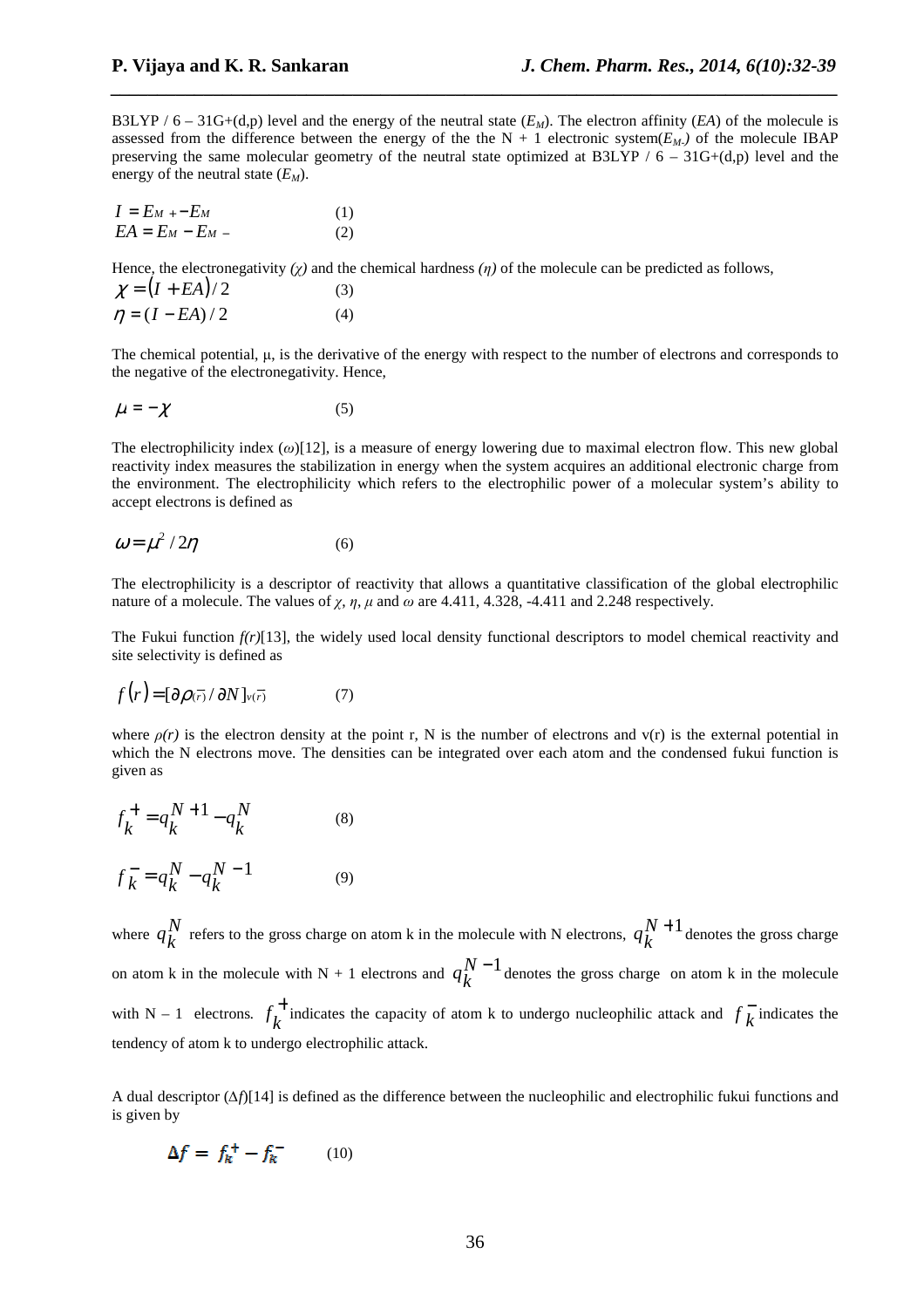If  $\Delta f$  > 0, then the site is favoured for a nucleophilic attack.

The local quantity called philicity  $(\omega_k^{\alpha})$  associated with atomic site k in a molecule with the help of the corresponding condensed fukui function  $(f_k^{\alpha})$  (where  $\alpha = +, -$  and 0representing nucleophilic, electrophilic and radical attacks respectively) is given by

*\_\_\_\_\_\_\_\_\_\_\_\_\_\_\_\_\_\_\_\_\_\_\_\_\_\_\_\_\_\_\_\_\_\_\_\_\_\_\_\_\_\_\_\_\_\_\_\_\_\_\_\_\_\_\_\_\_\_\_\_\_\_\_\_\_\_\_\_\_\_\_\_\_\_\_\_\_\_*

$$
\omega_k^{\alpha} = \omega f_k^{\alpha} \tag{11}
$$

The condensed philicity summed over a group of relevant atoms is defined as 'group philicity' . It is obtained by adding the philicity of nearby bonded atoms.

$$
\omega_g^{\alpha} = \sum_{k=1}^{n} \omega_k^{\alpha} \tag{12}
$$

where  $n =$  number of atoms bonded o the reactive atom.

The Mulliken charge, Natural charge and Hirshfeld charge on the atoms pictured out (Fig. 2) from the DFT analysis of the molecule IBAP and its N + 1 and N – 1 electronic forms are used to determine the  $f_k^+$  and  $f_k^-$  values. The +  $f_k^+$  and  $f_k^-$  values are determined for the atomic sites surrounding the carbonyl carbon *viz.*, C11, O13, C12 and C4 based on mulliken charges(MCA), natural charges (NCA) and Hirshfeld charges (HCA). The dual descriptor (*∆f*) is calculated for atoms forming the sites for attack from the  $f_k^+$  and  $f_k^-$  values. The  $q_k^N$  $\binom{N}{k}$ ,  $q_k^N$ *k*  $+1, q_{k}^{N}$ *k*  $^{-1}$ ,  $f_{\iota}^{+}$  $f_k^{\dagger}$ ,

 $f_k$  and *∆f* values for C11, O13, C12 and C4 atomic sites are given in Table 4. The values in Table 4 point out that the MCA and NCA scheme provide negative  $f_k^+$  fukui function and HCA scheme provide positive  $f_k^+$  fukui function [15]. Several research workers [16 – 19] have epitomized the usefulness of HCA scheme in the determination of the local descriptor quantities of a molecular system. The MCA scheme provides a negative *∆f*  value for C11 atomic site which clearly predicts that MCA scheme is not able to effectively reproduce the change in the electron density around the reactive atom in these type of carbonyl compound. The NCA and HCA schemes provide a positive *∆f* value for C11 atomic site indicating that the carbonyl carbon C11 site is favourable for nucleophilic attack and a negative *∆f* value for O13 atomic site indicating that the O13 atomic site is favourable for electrophilic attack.

The group electrophilicity index value ( $\omega_g^+$ ) in Table 4 indicates that the value determined for the carbonyl carbon

(C11) and the nearby bonded atoms (C4, C12 and O13) by MCA, NCA and HCA schemes is lesser than the group electrophilicity index value values of the earlier reported carbonyl compounds[20]. This decrease in the group electrophilicity index value and consequent decreased rate of nucleophilic attack can be attributed to the presence of electron donating alkyl group in IBAP molecule.

#### **Pharmacological importance of IBAP:**

The pharmacological importance of IBAP can be explained with the help of the determination of the electrophilicity index of the molecule at vital atomic sites. The study on the reactivity of the carbonyl carbon and oxygen reveals that the electrophilic and nucleophilic part of the molecule IBAP gets bound to the nucleophilic and electrophilic part of the biological target respectively. IBAP is subjected to *in vitro* antifungal activity test against fungal strains viz*., Aspergillus flavus, Pencillium chryogenum, Trichoderma viride, Fusarium oxysporum.* Amphotericin B is used as standard drug whose zone of inhibition are 12 to 14 mm against all the tested fungi. The activation index of IBAP (Table 6) against the tested fungi with reference to the standard antibiotic Amphotericin B is in the range of  $20 - 24$ which predicts that the molecule IBAP has increased antifungal activity than the standard drug Amphotericin B.

Amphotericin B binds with ergosterol [21,22], a lipid in the cell membrane of the fungi and creates a polar pore in the cell membrane of the fungi which makes the vital ions like  $K^+$ ,  $H^+$  to ooze out and kills the fungal cells. The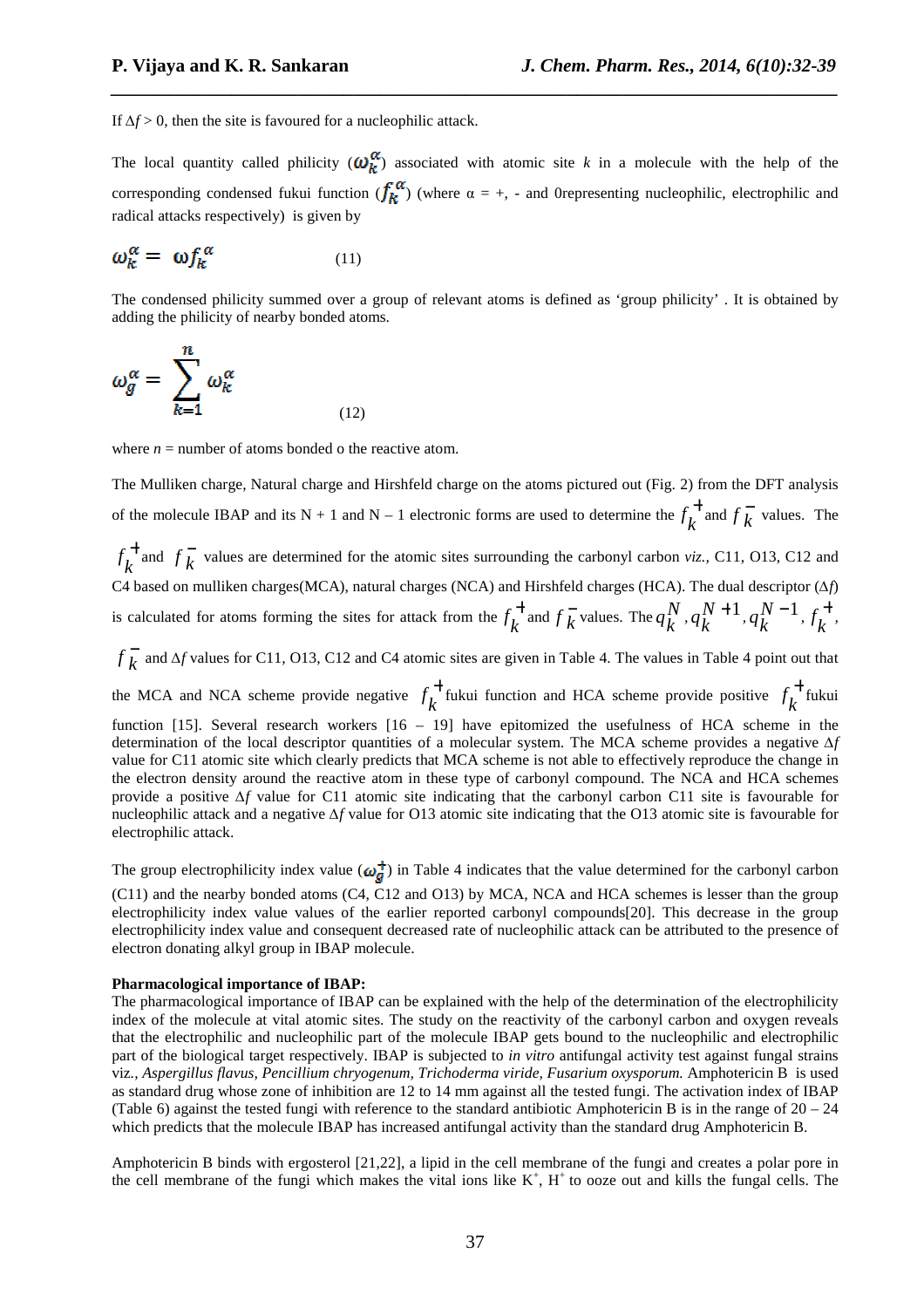binding between Amphotericin B and ergosterol is between the electrophilic  $NH_2^+$  part of Amphotericin B and the nucleophilic OH part of ergosterol. The experimental results of *in vitro* antifungal activity test of IBAP indicates that the electrophilicity index of the C11 carbonyl carbon in IBAP may be greater than that of the electrophilic power of  $NH_2^+$  part of Amphotericin B and hence binds well with the lipid ergosterol present in the cell membrane of all the tested fungi.

*\_\_\_\_\_\_\_\_\_\_\_\_\_\_\_\_\_\_\_\_\_\_\_\_\_\_\_\_\_\_\_\_\_\_\_\_\_\_\_\_\_\_\_\_\_\_\_\_\_\_\_\_\_\_\_\_\_\_\_\_\_\_\_\_\_\_\_\_\_\_\_\_\_\_\_\_\_\_*



Fig 2 Graph showing mulliken, natural and Hirshfeld charges derived for **IBAP** 

Table 10: Calculated mulliken charges, natural charges and hirshfeld charges  $\,q_{L}^{N}\,$  $\begin{array}{c} N \\ k \end{array}$ ,  $q_k^N$ *k*  $+1, q_{k}^{N}$ *k* −1 **, condensed fukui**  functions  $f_k^+$ ,  $f_k^-$ , dual descriptor (Δf), local and group electrophicity index ( $\omega_g^*$ ) at significant atomic sites at DFT level.

| <b>Atomic site</b>                    | $q_k^N$                              | $N+1$<br>$q_k$ | $N-1$<br>$q_k$ | $f_k$                               | $f_k^+$  | Λf       | $\omega f_k^+$ | $\omega_{\rm g}^{\;\;+}$ |  |
|---------------------------------------|--------------------------------------|----------------|----------------|-------------------------------------|----------|----------|----------------|--------------------------|--|
|                                       | Mulliken charge based analysis (MCA) |                |                |                                     |          |          |                |                          |  |
| C11                                   | 5.581                                | 5.497          | 5.655          | $-0.073$                            | $-0.085$ | $-0.011$ | $-0.199$       | 0.281                    |  |
| C12                                   | 6.513                                | 6.633          | 6.425          | 0.089                               | 0.120    | 0.031    | 0.282          |                          |  |
| O13                                   | 8.424                                | 8.584          | 8.239          | 0.185                               | 0.159    | $-0.026$ | 0.375          |                          |  |
| C <sub>4</sub>                        | 5.435                                | 5.359          | 5.387          | 0.048                               | $-0.075$ | $-0.123$ | $-0.177$       |                          |  |
|                                       |                                      |                |                | Natural charge based analysis (NCA) |          |          |                |                          |  |
| C11                                   | 5.441                                | 5.598          | 5.454          | $-0.013$                            | 0.157    | 0.170    | 0.369          | 0.775                    |  |
| C12                                   | 6.785                                | 6.762          | 6.782          | 0.003                               | $-0.023$ | $-0.026$ | $-0.053$       |                          |  |
| O13                                   | 8.562                                | 8.712          | 8.357          | 0.205                               | 0.150    | $-0.055$ | 0.353          |                          |  |
| C <sub>4</sub>                        | 6.167                                | 6.213          | 6.015          | 0.153                               | 0.045    | $-0.107$ | 0.107          |                          |  |
| Hirshfeld charge based analysis (HCA) |                                      |                |                |                                     |          |          |                |                          |  |
| C11                                   | 5.849                                | 5.958          | 6.057          | $-0.208$                            | 0.109    | 0.317    | 0.256          | 0.748                    |  |
| C12                                   | 6.087                                | 6.115          | 6.071          | 0.016                               | 0.027    | 0.011    | 0.064          |                          |  |
| O13                                   | 8.253                                | 8.387          | 8.103          | 0.151                               | 0.133    | $-0.017$ | 0.314          |                          |  |
| C <sub>4</sub>                        | 6.024                                | 6.072          | 5.940          | 0.084                               | 0.048    | $-0.036$ | 0.113          |                          |  |

**Table 6: Antifungal activity of IBAP:** 

|                       | Zone of inhibition (mm)                |             | Activation index $(AI)^*$ |  |
|-----------------------|----------------------------------------|-------------|---------------------------|--|
| Name of the fungus    | Standard drug<br><b>Amphotericin B</b> | <b>IBAP</b> |                           |  |
| Aspergillus flavus    | 14                                     | 20          | 1.43                      |  |
| Pencillium chryogenum | 12                                     | 22          | 1.83                      |  |
| Trichoderma viride    | 13                                     | 24          | 1.85                      |  |
| Fusarium oxysporum    |                                        |             | 1.43                      |  |

*\* AI = Zone of inhibition of sample / Zone of inhibition of standard*